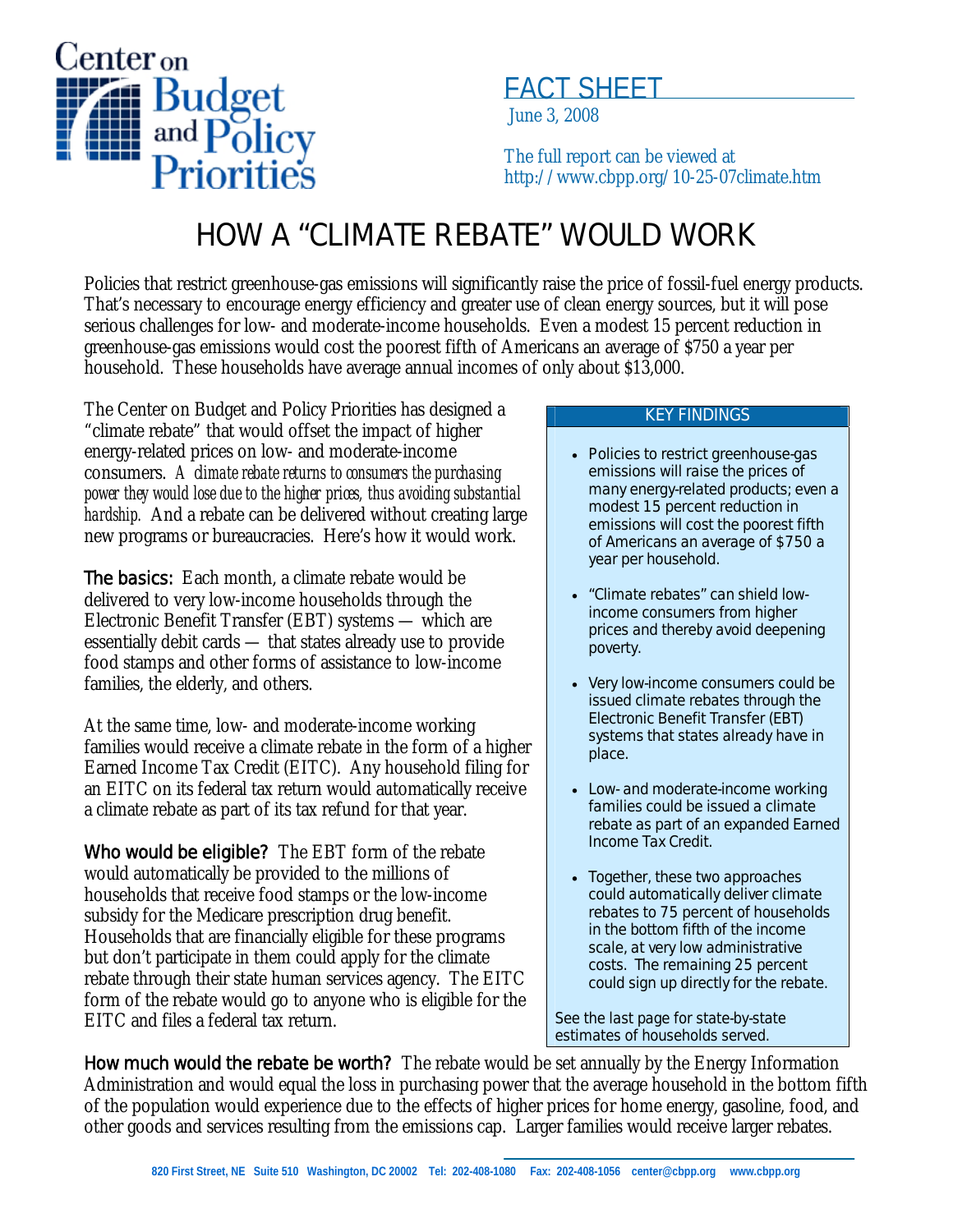The dollar amount of the rebate would go up over time, as the emissions cap tightened and energy prices rose.

How many people would get rebates? The EBT/EITC approach would generally make assistance available to the approximately 60 million Americans in the "bottom quintile" (the lowest-income 20 percent of the population). For a family of three, these are households with incomes below \$27,000. *About threefourths of these households would be helped automatically, with no need for additional outreach*, because they already receive food stamps, the EITC or the Medicare low-income drug subsidy.

More than 20 million Americans in the next-to-bottom quintile would also receive rebates, which would phase down at the same income levels as the EITC. In 2007, the EITC completely phased out at about \$40,000 for a married couple with two children, and \$15,000 for workers without children.

**How could the rebates be paid for?** Climate-change policies can generate more than enough revenue to pay for the rebates. The rebates described here would cost only about 14 percent of the total value of the emissions allowances in a cap-and-trade system (or 14 percent of the revenues generated by a carbon tax). Of this 14 percent, one percent should be used to boost funding for the Low-Income Home Energy Assistance Program (LIHEAP) and the Weatherization Assistance Program, particularly for families facing above-average energy costs.

Would low-income people still have an incentive to conserve energy? Absolutely. They would still face higher prices for energy-related products, and would therefore have a strong incentive to conserve and seek out energy efficiency improvements. The idea is not to have utility bills go down, but rather to prevent a loss in purchasing power, which leads to the best of both worlds — incentives to conserve remain but families are protected against poverty and hardship.

Why are rebates more effective than relying on utility company programs or LIHEAP? Relying on utility companies to assist their low-income customers is particularly ill-advised. Utility companies generally don't know their customers' incomes, so they can't easily identify which ones have low incomes. Also, reducing utility bills won't help households cope with increases in other energy-related costs, such as gasoline, food, or rents (when utilities are built into the rent, as they are for about 20 percent of low-income households). In fact, *less than half* of the impact of climate-change policies stems from higher home energy costs.

LIHEAP is an important program, but it has a limited reach. It serves only one in seven of those eligible, and is narrowly tied to utility bills. LIHEAP (and weatherization assistance) can, however, play a useful role in supplementing rebates for low-income consumers facing above-average energy costs.

Could the middle class get climate rebates too? If sufficient resources are made available, climate rebates could be extended to the middle class as well. For about half of the total value of the emissions allowances under a cap-and-trade system, for example, one could provide full climate rebates to households in the bottom 60 percent of the income scale, and partial rebates to the next 20 percent; married couples making up to about \$100,000 a year (and single filers making up to about \$50,000) would get at least a partial rebate. (Under such an approach, the EBT mechanism would still be needed to reach very lowincome households who do not file tax returns, but the EITC increase could be replaced with a broader refundable climate change tax credit.) Alternatively, if sufficient resources were available, one could use all of the emissions allowances to issue an equal "climate dividend" to every American.

For a fuller discussion of these issues, see *Designing Climate-Change Legislation that Shields Low-Income Households from Increased Poverty and Hardship*, online at http://www.cbpp.org/10-25-07climate.htm.